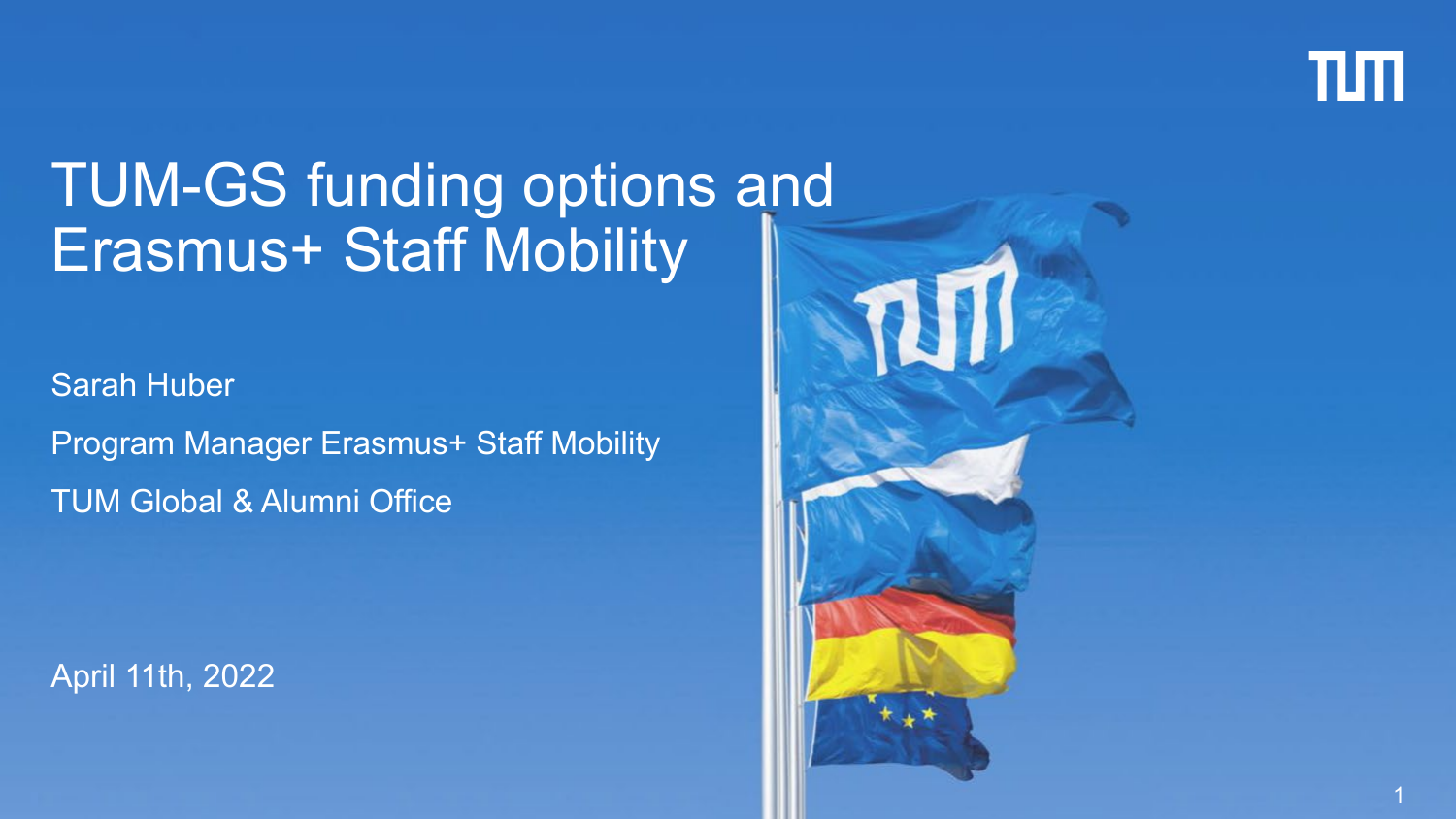

### Erasmus+ Program - TUM leading in Germany



TUM since 2013 Erasmus No. 1 in **Germany** 

Over 300 partner universities in Europe

Almost doubling of the budget since 2015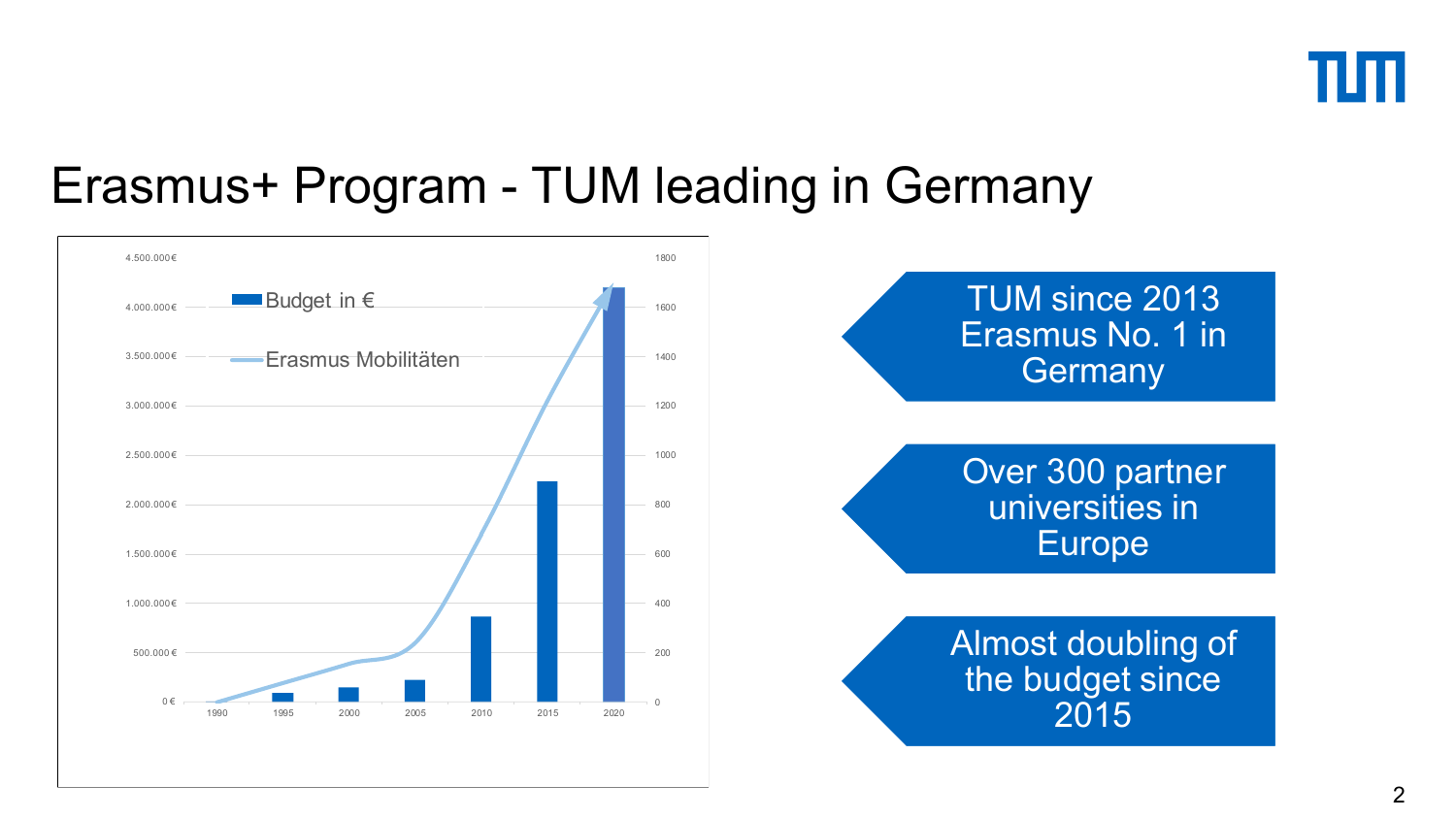

### Erasmus+ Staff Mobility at TUM - Outgoing

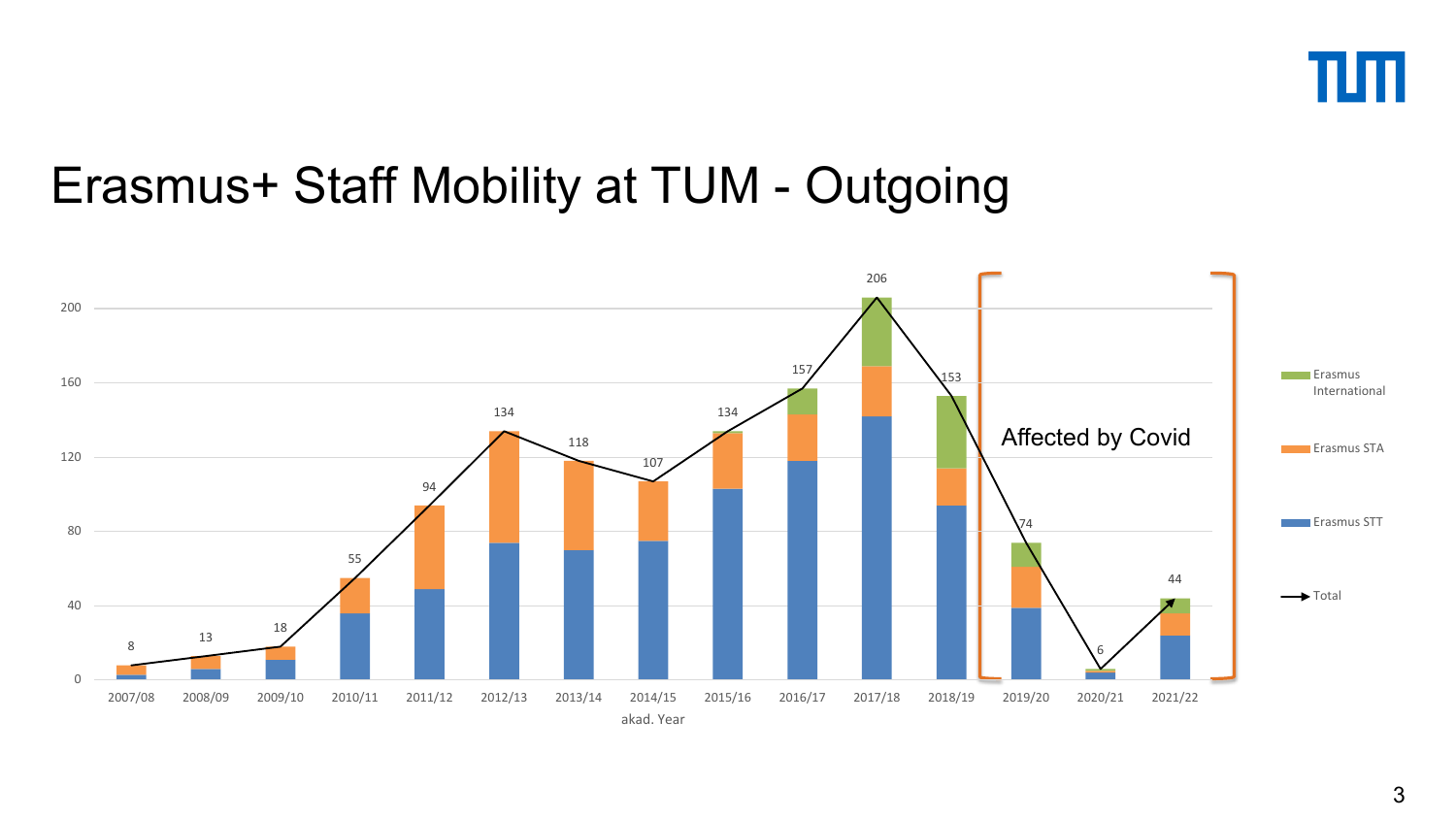

# Erasmus+ Staff Mobility: Organisation

#### **Requirements**

- Existing employment contract with TUM
- Approval by supervisor(s)
- Regular TUM business trip approval

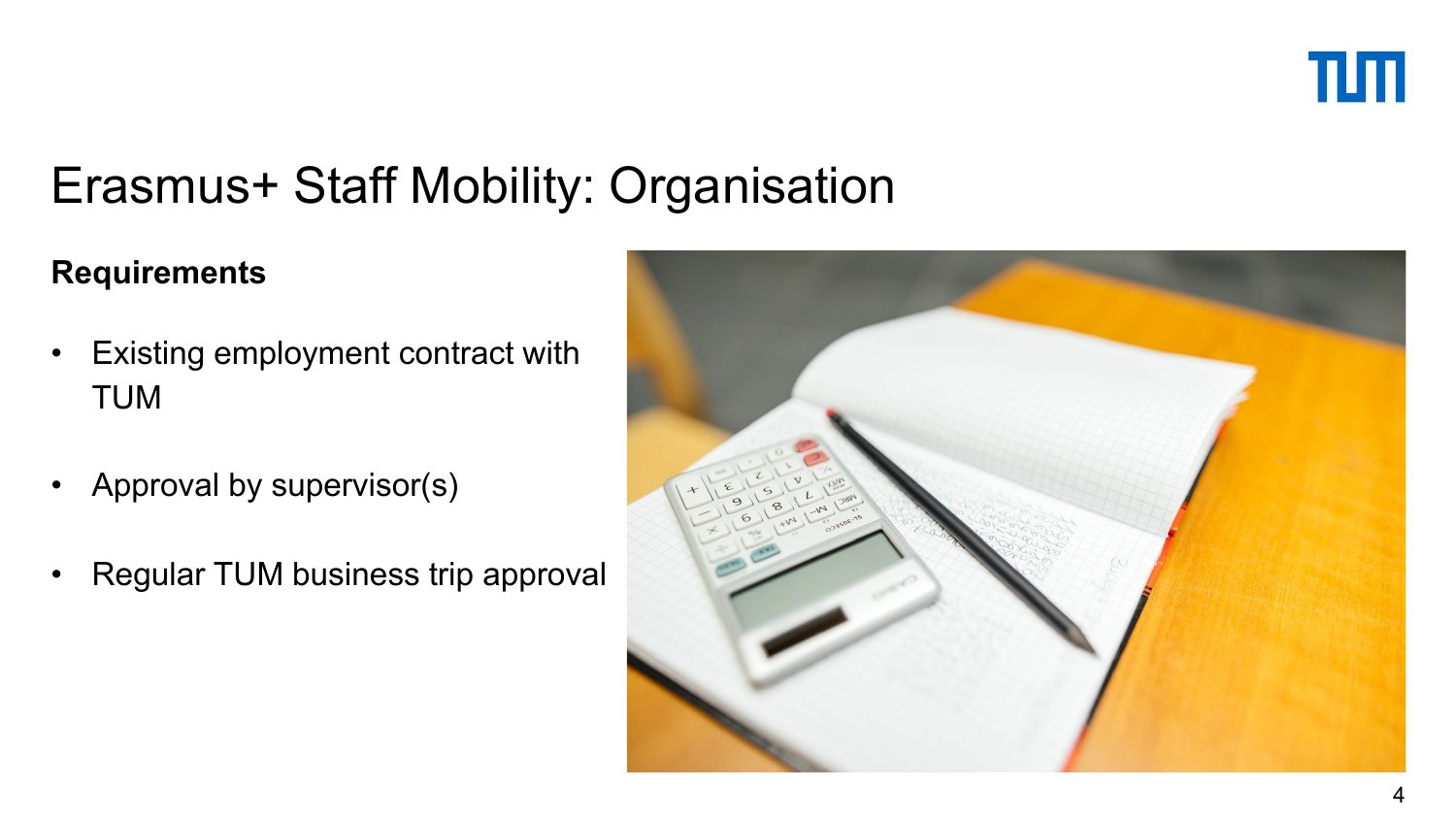

# Erasmus+ Staff Mobility: Organisation

#### **Length of stay**:

2 – 60 days (Erasmus+ int. dimension: min. 5 days)

#### **Financial support**:

- Individual support
- Travel support

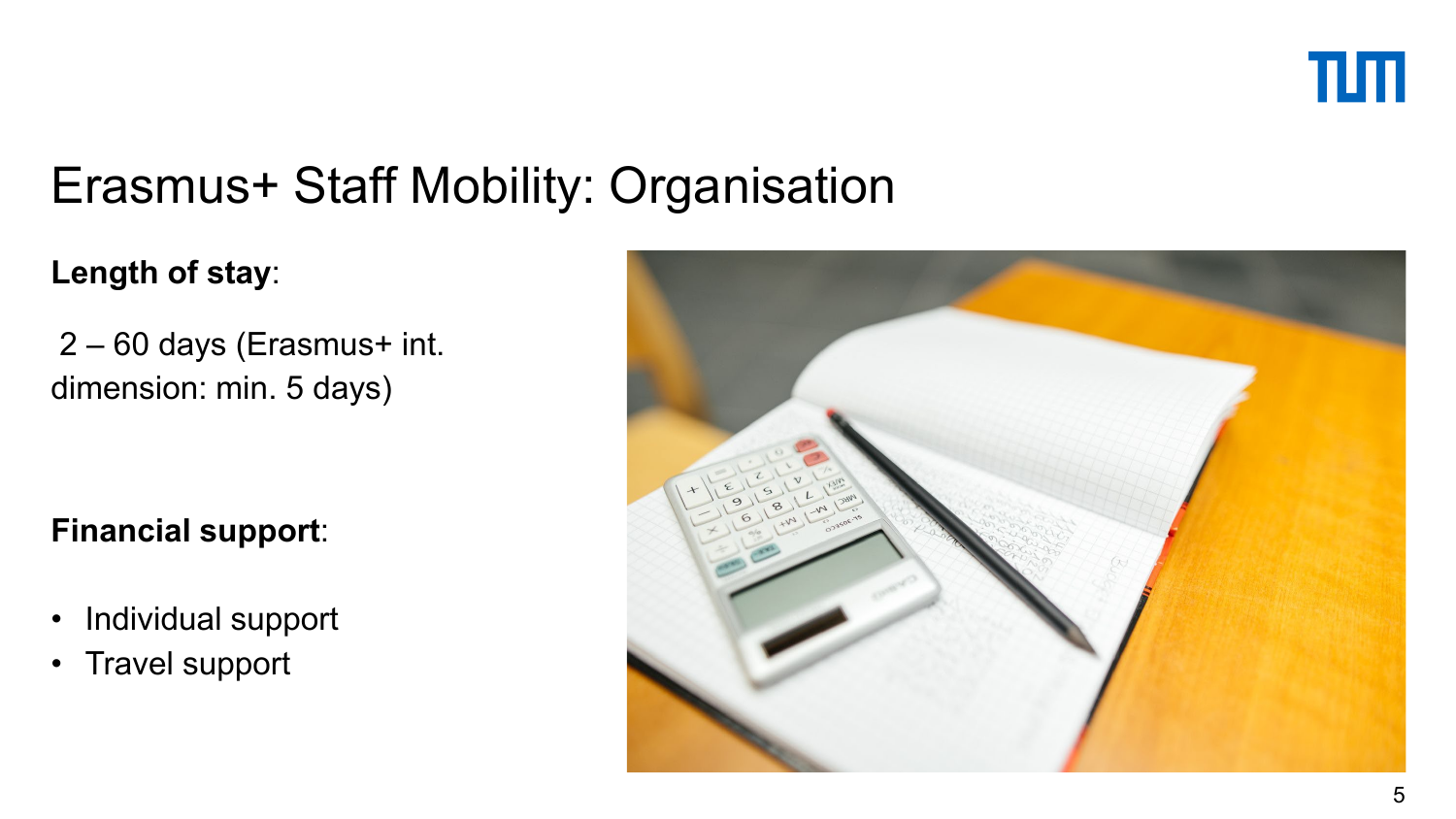

#### Possible destinations

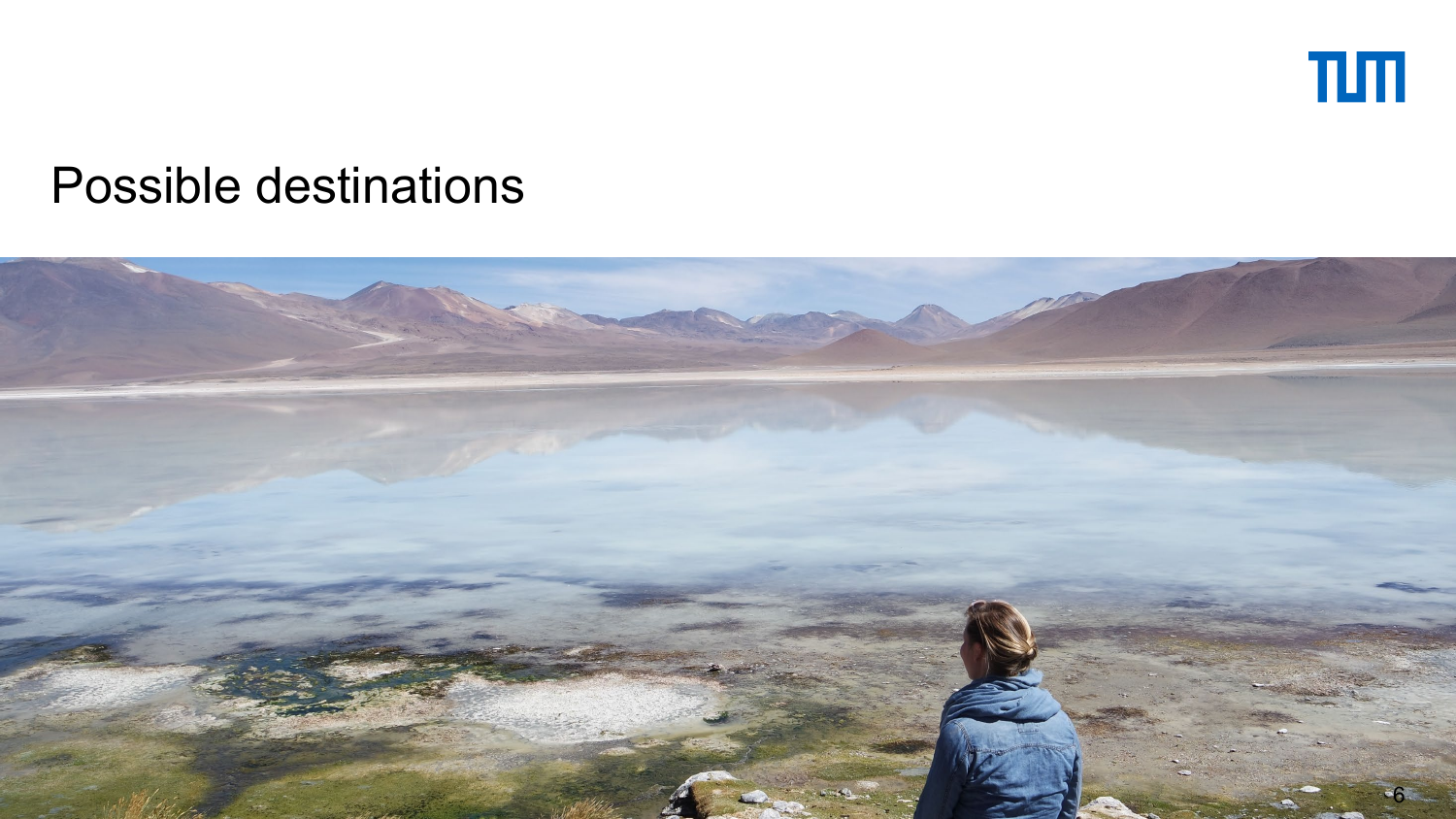

### Erasmus+: European Program Countries

#### **27 EU member states**, plus

- **Iceland**
- **Liechtenstein**
- Northern Macedonia
- Norway
- **Serbia**
- **Turkey**
- United Kingdom: Stays possible until 2023

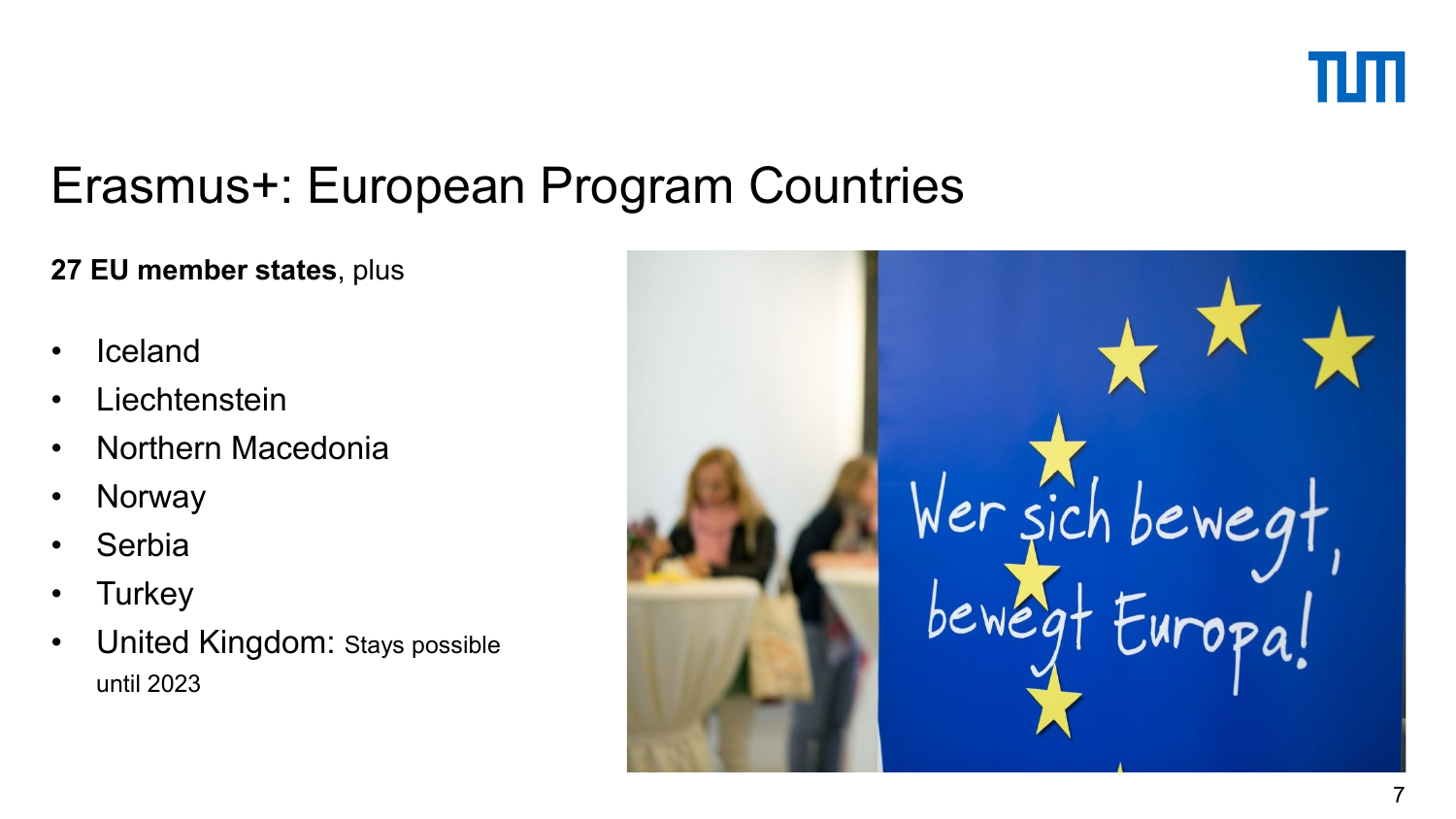

# Erasmus+: European Program Countries – Funding rates

| Group          | <b>Countries</b>                                                                                                                           | Daily support from day<br>$1 - 14$ | 70 % pro rata daily<br>support from day 15-60 |
|----------------|--------------------------------------------------------------------------------------------------------------------------------------------|------------------------------------|-----------------------------------------------|
|                | Denmark, Finland, Ireland, Iceland, Liechtenstein, Luxembourg, Norway, Sweden, United<br>Kingdom                                           | <b>180 EUR</b>                     | <b>126 EUR</b>                                |
| $\overline{2}$ | Austria, Belgium, Cyprus, France, Germany, Greece, Italy, Malta, Netherlands, Portugal,<br>Spain                                           | <b>160 EUR</b>                     | <b>112 EUR</b>                                |
|                | Bulgaria, Croatia, Czech Republic, Estonia, Hungary, Latvia, Lithuania, Northern<br>Macedonia, Poland, Romania, Slovakia, Slovenia, Turkey | <b>140 EUR</b>                     | <b>98 EUR</b>                                 |

| <b>Travel allowance</b> |                |  |
|-------------------------|----------------|--|
| $0 - 99$ km             |                |  |
| $100 - 499$ km          | <b>180 EUR</b> |  |
| 500 - 1999 km           | <b>275 EUR</b> |  |
| 2000 - 2999 km          | 360 EUR        |  |

Erasmus+ distance calculator of [European Comission](https://ec.europa.eu/programmes/erasmus-plus/resources/distance-calculator_en)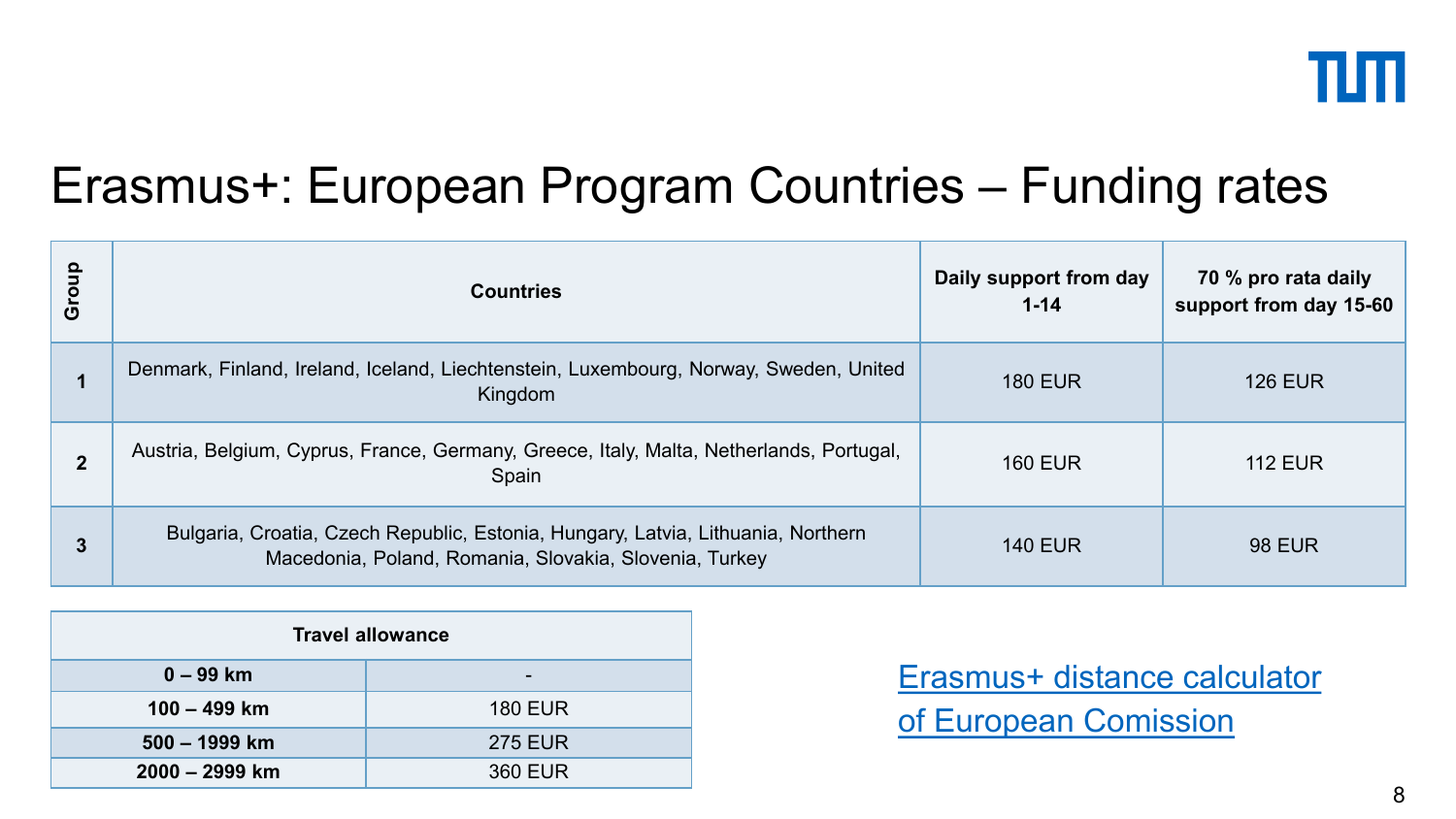

# Erasmus: European Program Countries – How to apply?

• Obtain general approval from your supervisor

1.

2.

3.

- Contact the university of your choice & obtain written nomination from your host
- Register on the TUM Portal and upload mandatory documents
- $\triangleright$  Applications possible all year
- $\triangleright$  Submit application not later than 4 weeks before departure

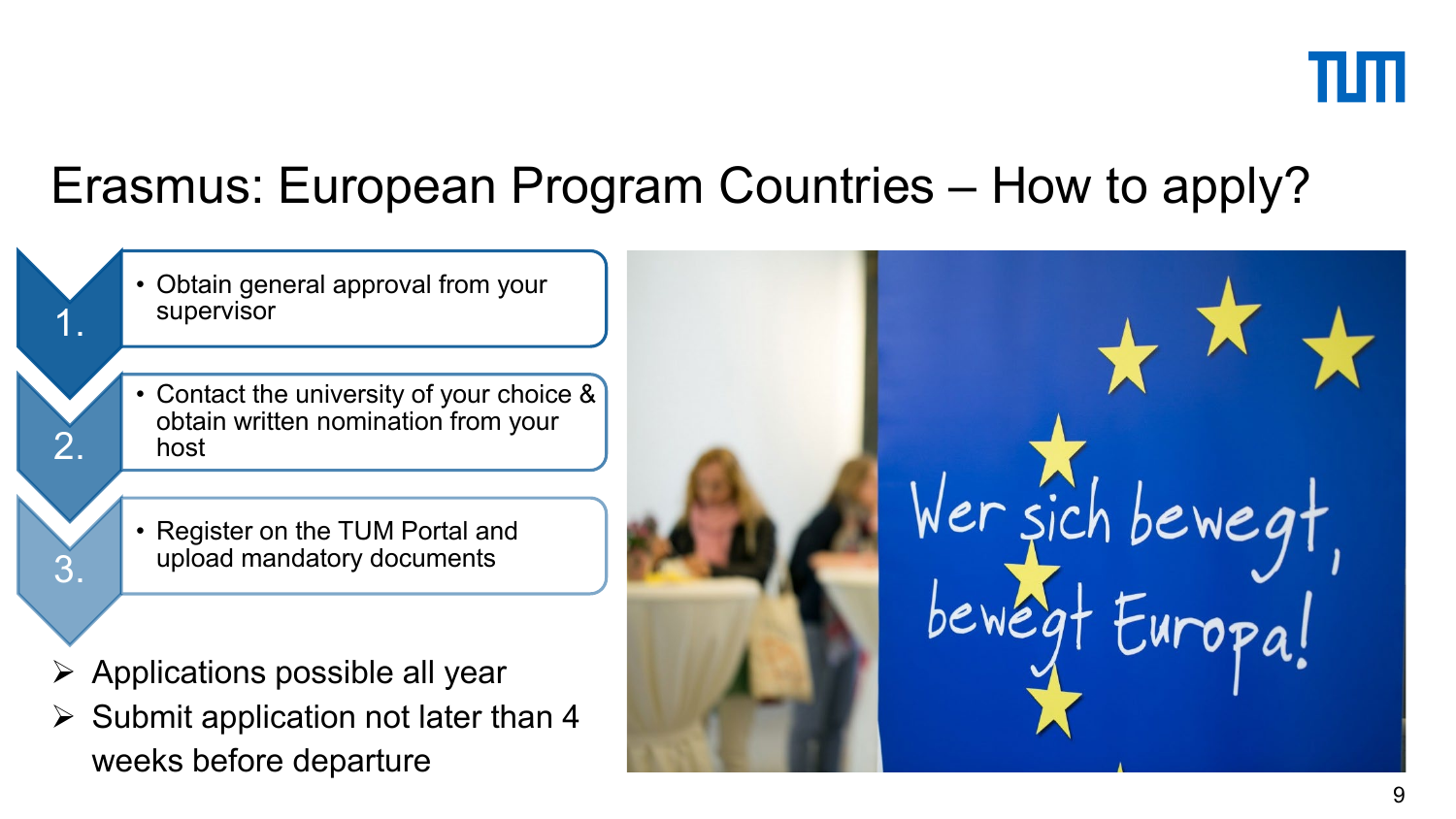

# Erasmus+: International Dimension

**Currently**: Residual funds for the following countries:

- Ghana
- India
- South Africa

Call for applications once a year!



**Expected to start in autumn 2022**: E+ Staff Mobility possible to every country outside of Europe. Allocation of funds on a first come first serve basis.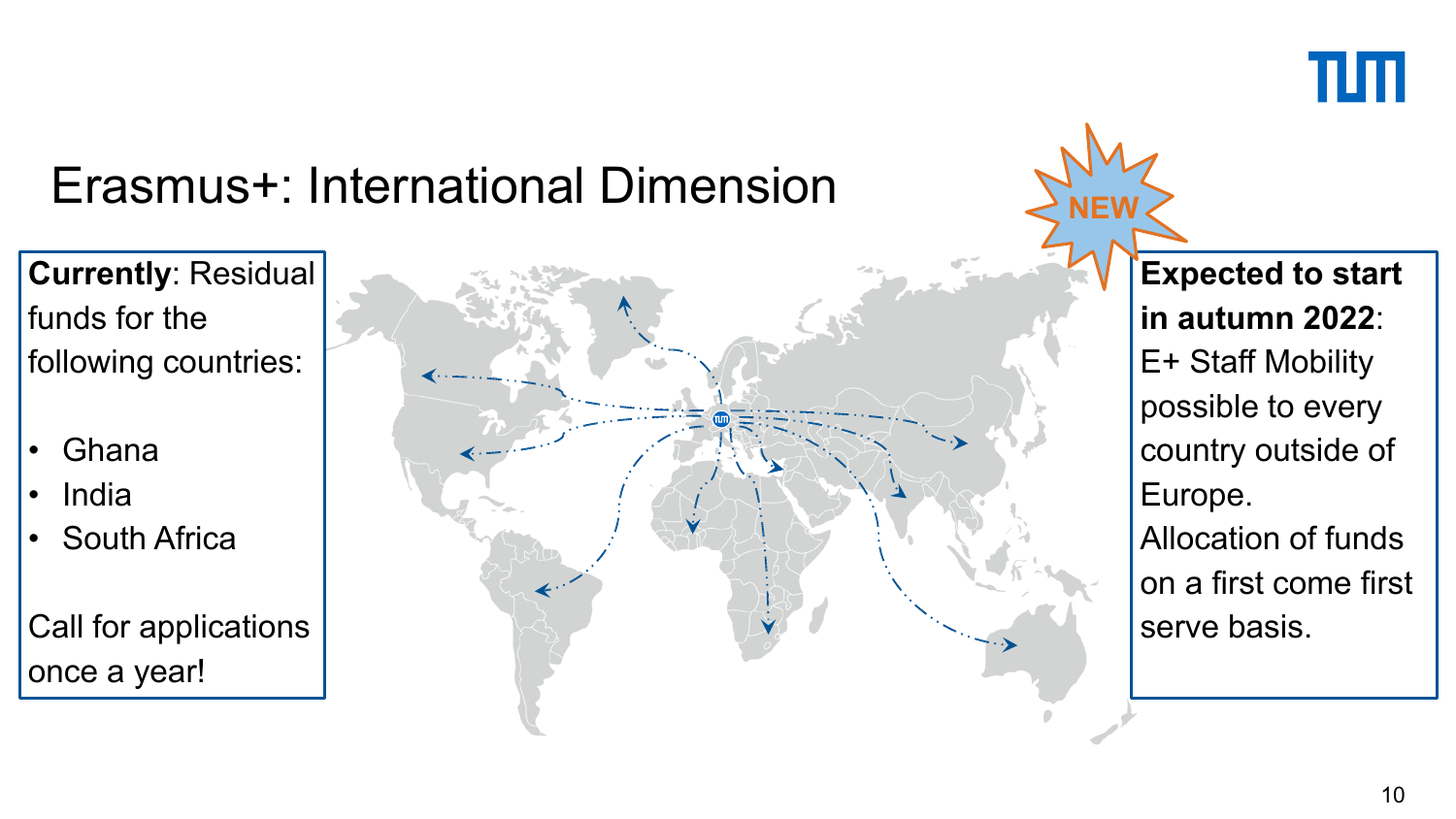

#### How to find suitable formats?

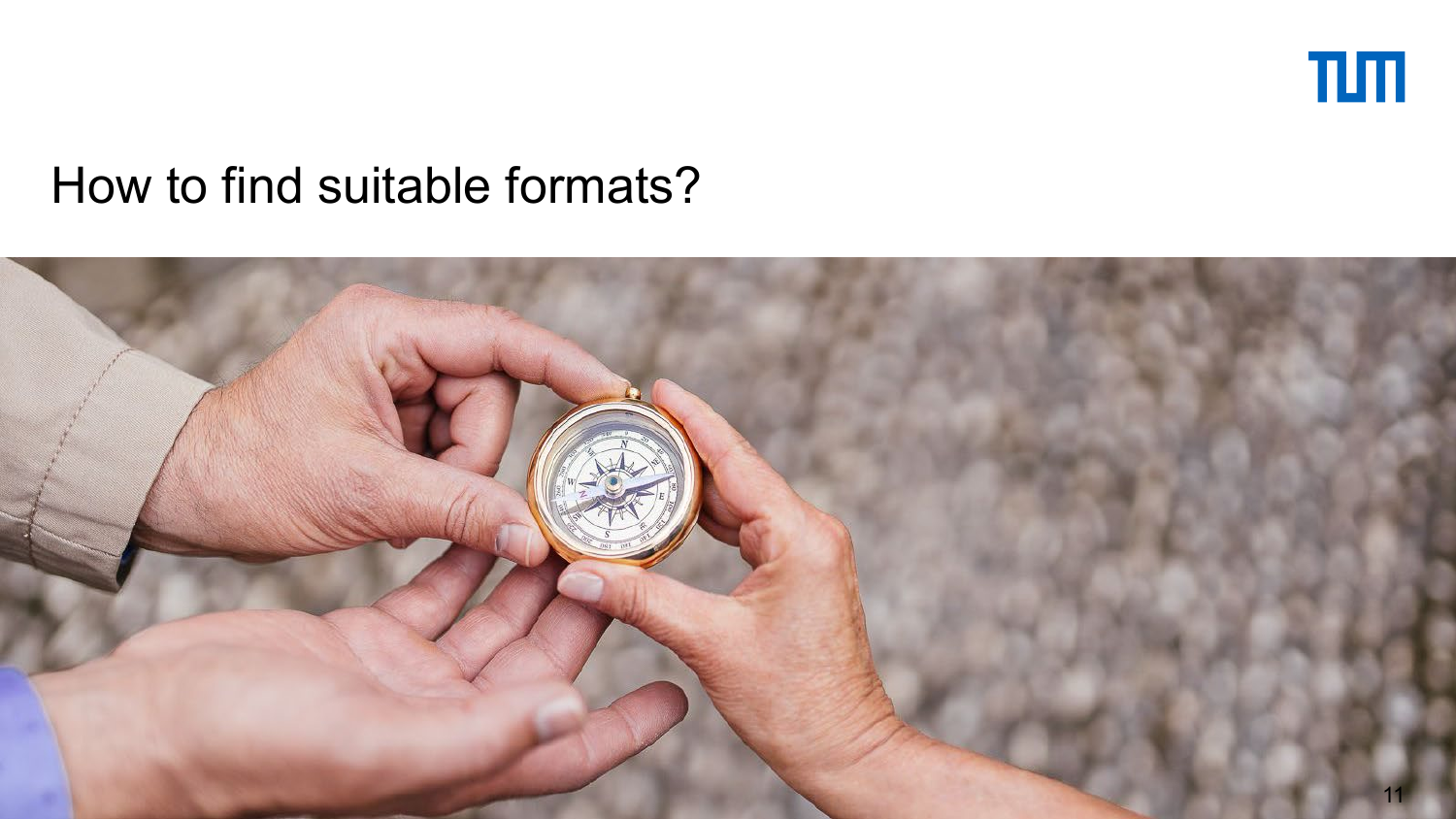

### How to find suitable formats?

| Erasmus+ teaching program (STA) |                                                                                           | Erasmus+ training program (STT)                        |  |
|---------------------------------|-------------------------------------------------------------------------------------------|--------------------------------------------------------|--|
| Possible acityities:            |                                                                                           | <b>Possible activities:</b>                            |  |
|                                 | <b>Lectures/ Seminars/ Block Courses</b>                                                  | <b>Workshops/seminars</b><br>$\bullet$                 |  |
|                                 | <b>Summer/ Winter Schools</b>                                                             | Job shadowing                                          |  |
| $\bullet$                       | Guidance of work groups                                                                   | Educational visits at partner universities             |  |
|                                 | Speeches/ oral presentations                                                              | Attend International Week/Staff Week/Partner           |  |
|                                 |                                                                                           | Days                                                   |  |
| $\blacktriangleright$           | Mandatory teaching hours per week: 8 hours<br>in front of students of visiting University | $\bullet$<br>Language courses                          |  |
| teaching!                       | $\triangleright$ Research activities allowed in addition to                               | $\triangleright$ Research acitivities are not allowed! |  |